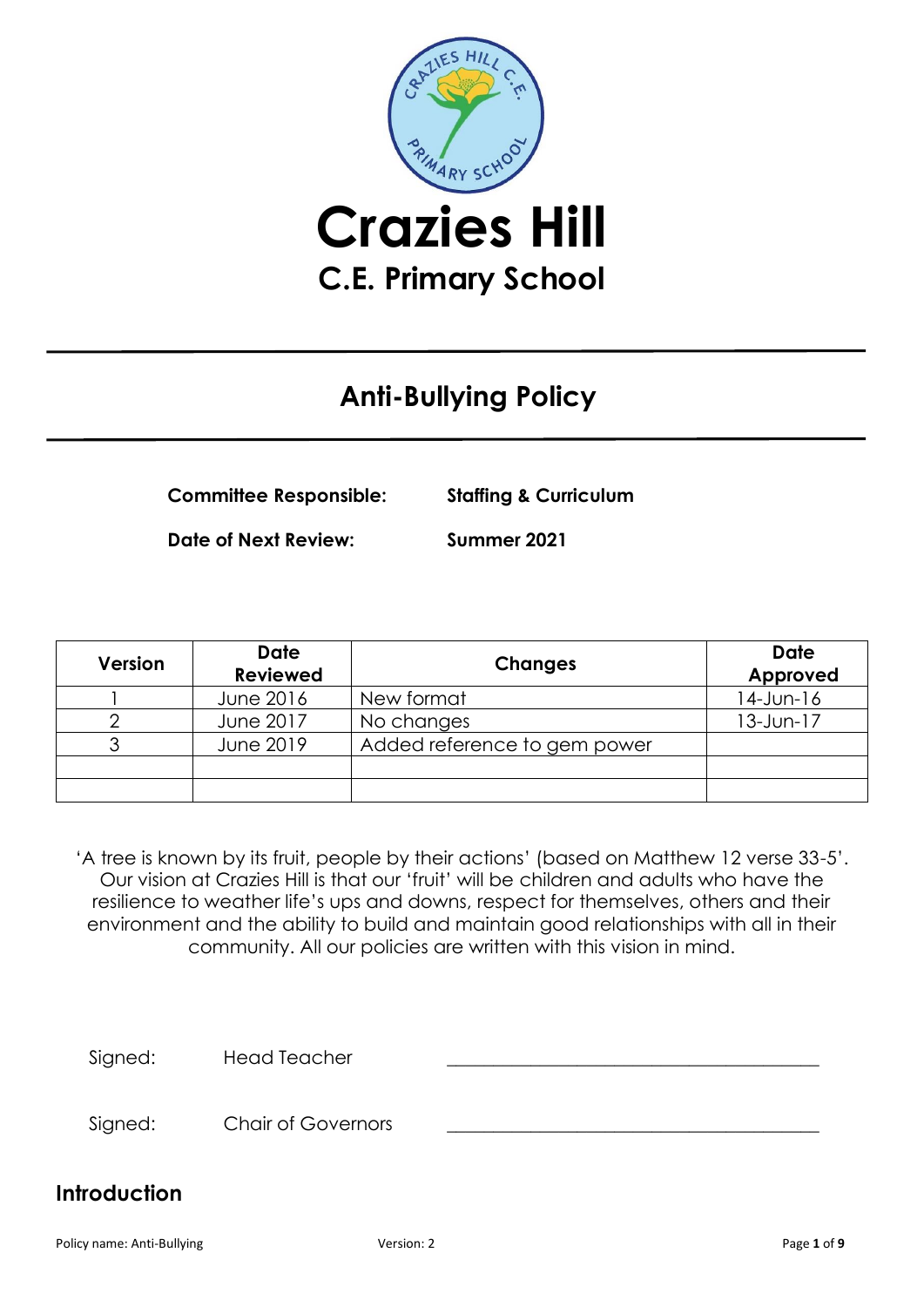The principle of children having a right to an education free from harassment and degradation is embodied in the Human Rights Act 1998 and is one that Crazies Hill Primary School fully supports and seeks to protect.

The Department for Education pack 'Safe to Learn' makes clear its expectations in relation to schools response to the problem of bullying. This message is repeated in the joint DfE/DoH publication 'Working Together to Safeguard Children 2018'

This document sets out the school's policy in relation to the issue of bullying. It reflects a belief that bullying is not acceptable under any circumstances (zero tolerance) and that it is best prevented through the development of a school ethos based on mutual respect, fairness and equality. It also recognises that bullying behaviour is problematic for the victim and perpetrator alike and embodies support and management strategies that are pragmatic and non-oppressive.

## **Definition**

An established pattern of behaviour between an individual or group of people with a more powerful individual or group which is **perceived** or **intended** to cause hurt, pain, suffering, humiliation or degradation.

Bullying behaviour may be direct or indirect. Direct forms include physical violence and threats; verbal assaults and taunts; the destruction of property; extortion; unwanted sexual interest or contact. Examples of indirect forms of bullying include ignoring and the withdrawal of friendship; excluding; malicious gossip and spreading rumour; abusive or oppressive graffiti.

Crazies Hill Primary School takes all forms of bullying seriously and is particularly concerned to take action in relation to any incidents which involve racist\*, sexist, disablist or homophobic elements.

In such cases these issues will be specifically addressed with the bully (and his/her parents/carers where appropriate) in the course of post incident management.

\* Incidents of bullying with racist content or motivation should be recorded in line with the Guidelines and Procedures for Dealing with Racist Incidents.

## **Principles**

- All children have an absolute right to be educated in a safe and secure environment and to be protected from others who may wish to harm, degrade or abuse them.
- There is no justification whatsoever for bullying behaviour and it should not be tolerated in any form. Differences of race, religion, gender, sexual orientation, ability are absolutely repudiated as reasons for bullying.
- Bullying behaviour is a problem for both the bully and the victim and should be addressed in positive and constructive ways which provide opportunities for growth and development for the bully and victim alike.
- Effective management of bullying is a shared responsibility and strategies should involve school staff, parents/carers and other professionals involved with children who are the victims or perpetrators of bullying behaviour.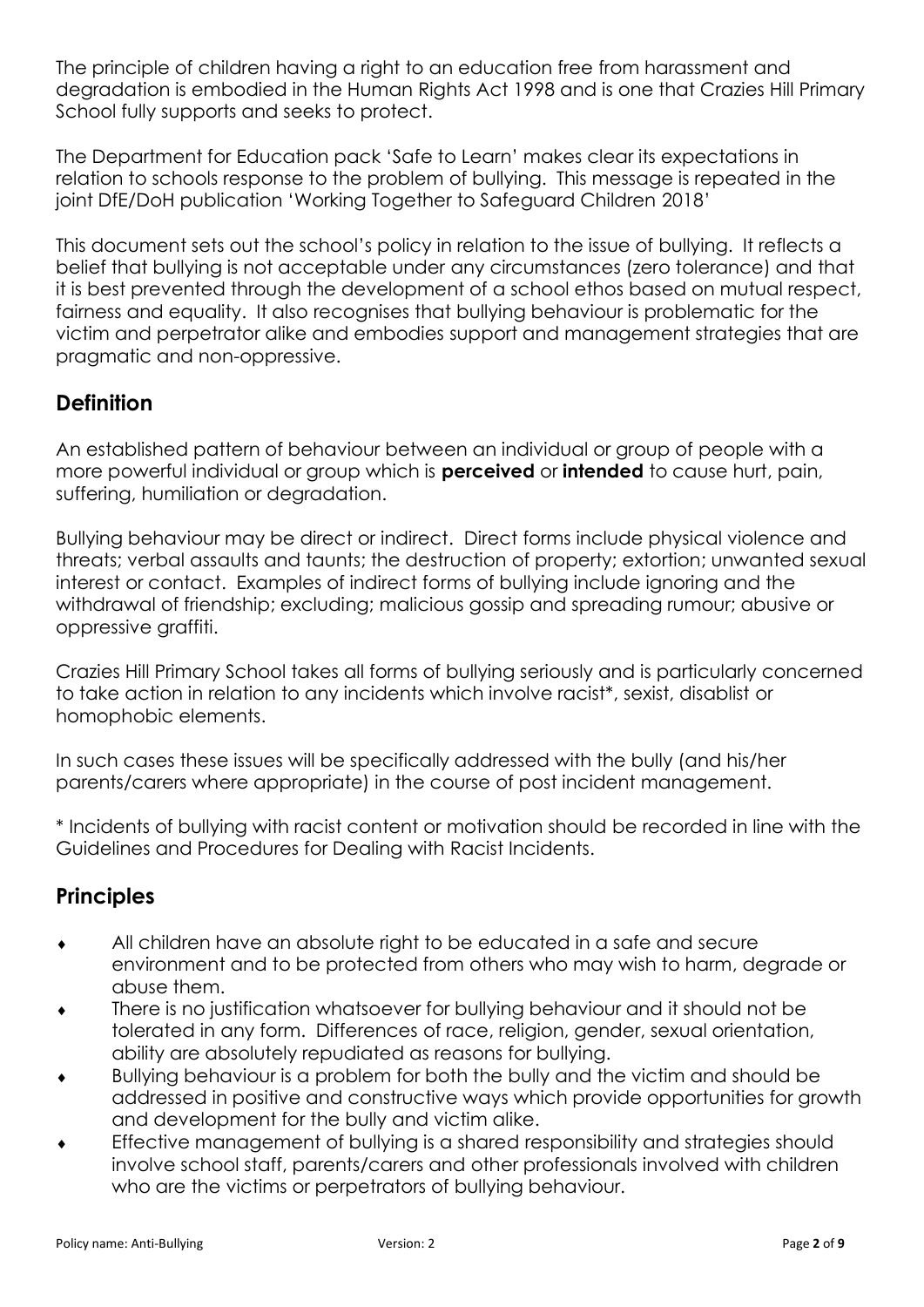- It is important to invest time and resources in the prevention and management of bullying and staff require advice, training and support to manage it with confidence.
- A brief format of this Anti-bullying policy is readily available in 'user-friendly' form for children and their parents/carers.

## **In the Event of Bullying taking place our Aims are:**

- To fulfil Crazies Hill Primary School's statutory responsibility to respect the rights of children and to safeguard and promote their welfare.
- To clarify the School's responsibility for responding to incidents of bullying and to emphasise to staff, pupils and their parents and carers the School's zero tolerance attitudes towards bullying behaviour.
- To eliminate intimidating behaviour and promote a school ethos in which each pupil is safe and able to realise their full potential.
- To address the problem of bullying and to bring it under control through the implementation of whole school policy and procedures.
- To reassure parents and carers that Crazies Hill Primary School takes their children's welfare seriously and that they are being educated in a safe and secure environment.

#### **Objectives**

- To establish a consistently implemented whole school approach to bullying prevention.
- To raise awareness among staff and governors, parents/carers and pupils about the issue of bullying and the school's attitude towards it and to create an environment in which bullying is seen as inappropriate and unacceptable.
- To be proactive in the prevention of bullying.
- To make pupils, parents/carers and staff aware of what steps to take when an incident of bullying has occurred.
- To demonstrate to bullies that their behaviour is unacceptable and to reassure victims that action will be taken to keep them safe.
- To clarify the extent of the problem and ensure that Crazies Hill Primary School allocates a proportionate amount of time and energy to bring it under control.
- To accurately record all incidents of bullying and to monitor the effectiveness of strategies for bringing it under control (see Incident Management).
- To address with bullies their problematic behaviour in a fair and firm, non-oppressive manner, and to provide them with support to enable them to change their behaviour.

# **Scope**

This policy applies only to incidents of bullying which take place on school premises. The School is not **legally** responsible for bullying which takes place elsewhere.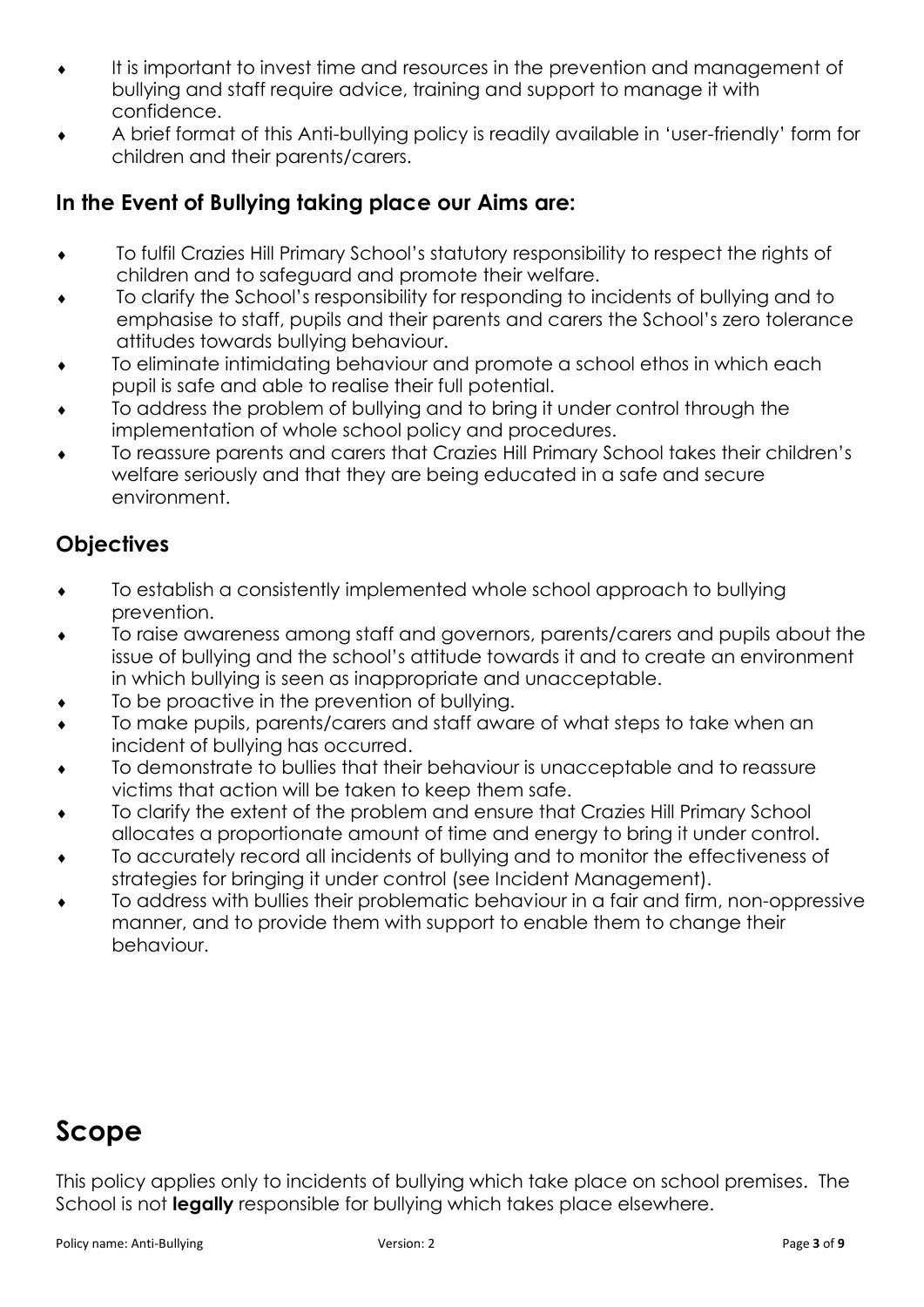However, the school has an enduring interest in the welfare and conduct of its pupils and will respond positively to any information it receives about bullying outside school:

- If it emerges that if a pupil is responsible for bullying other children outside school then this matter will be addressed and (if appropriate) the bully's parents informed.
- If a child is found to be the victim of bullying outside school then help and support will be offered and advice given on how to avoid further incidents in future. The victim's parents will be informed.
- If there are more general concerns about children's safety outside school then the local police will be contacted and their help sought in making the area around the school premises more secure. If concerns arise in relation to school transport then the issue will be raised with the transport companies and their help sought in dealing with the problem.
- If information is received that a child is being bullied by a sibling outside school this will initially be discussed with the parents. If concerns persist then the matter will be referred to the Children's Services Department (see Child Protection Procedures).
- If children are being bullied by pupils of another school the Head of that school will be informed and invited to deal with the matter.

#### **Prevention**

The anti-bullying policy is available from the school upon request. It may also be viewed on the school website [www.crazieshill.co.uk](http://www.crazieshill.co.uk/) The policy will be reviewed annually.

All Staff involved in the education and/or supervision of children will be made aware of the issue of bullying and the need to apply the schools policy of zero-tolerance consistently when episodes of bullying are witnessed or reported. Staff will always reinforce the message to children that bullying is unacceptable and will take positive action to prevent and control it. As part of our ongoing commitment to the Safeguarding of all children at Crazies Hill Primary School, the staff discuss the Anti - Bullying Policy at the beginning of each academic year.

All children will be made aware that the members of staff want to be informed of any incidents or concerns and that action will be taken when bullying is reported.

The issue of bullying will be raised with pupils at a number of levels including:

#### **At Whole School Level**

- Our school values of relationships. Resilience and respect are promoted throughout the school. These values support respectful and caring relationships.
- During assemblies the concepts of good social behaviour and respect will be raised regularly and children will be complimented on showing respect and empathy for their fellow classmates. Children are rewarded with rubies when they show care to others
- Children will be reminded of the school's zero tolerance policy and the actions that will be taken to prevent bullying taking place.

#### **At Classroom Level**

**Discussion during circle time, PSHE and projects**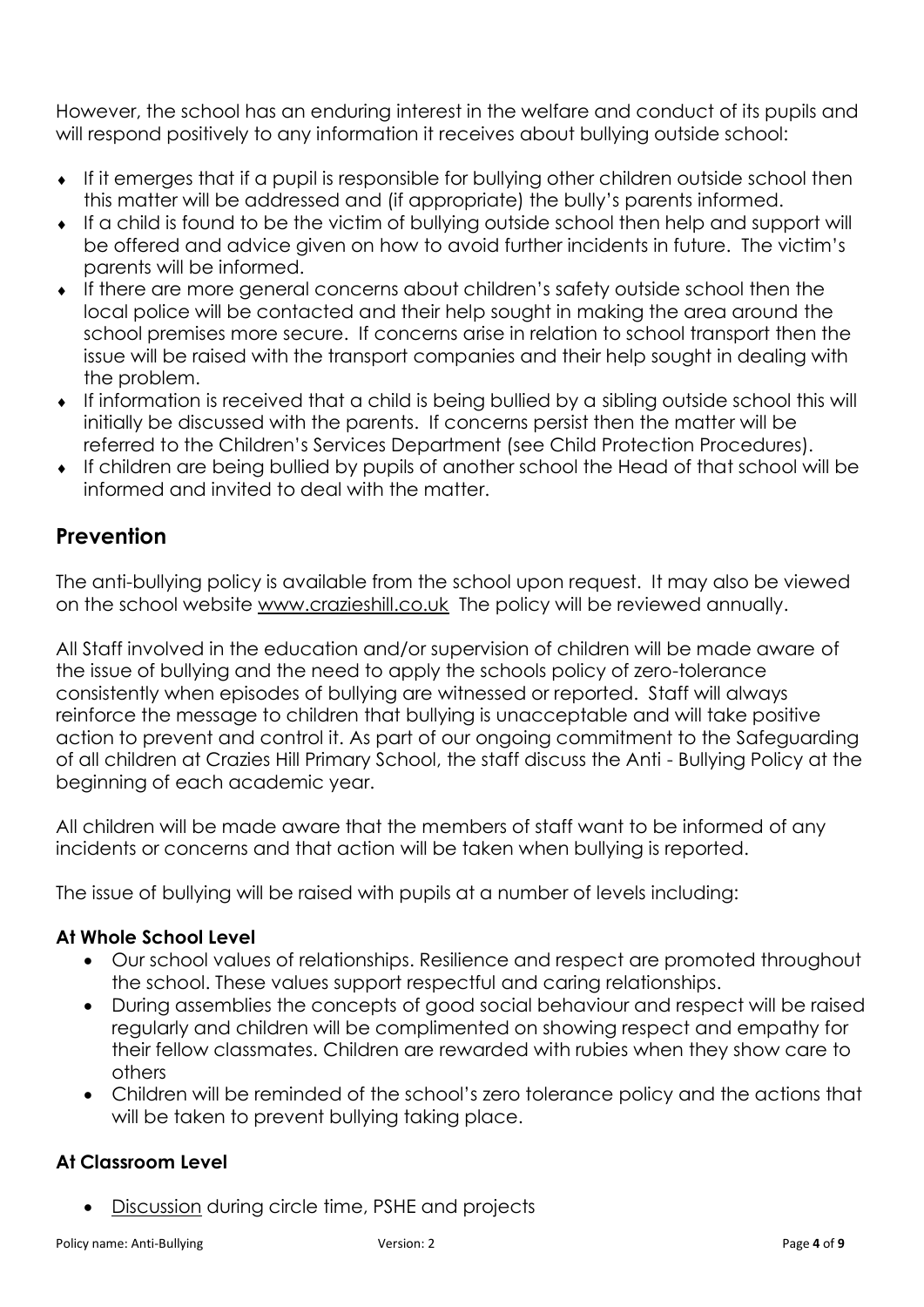• Proactive monitoring of classroom and breaktime behaviour which will focus on stopping negative behaviour or attitudes (e.g. overtly exclusive groups) as soon as they are observed – ideally ahead of any incident of bullying occurring.

#### **At Individual Level**

- Children who are felt to be at risk of bullying (or who have suffered from bullying in the past) will be offered additional support and guidance, such as relevant support described below for victims of bullying behaviour.
- Children who have bullied others will be given advice and support and taught strategies to enable them to bring their unacceptable behaviour under control and to prevent further incidents.

#### **In General**

• Crazies Hill School recognises that there are particular times when children may be more vulnerable to bullying – lunch and break times and the beginning and end of the school day. Arrangements will be made to ensure that at such times there is adequate supervision available to reduce the risk of bullying incidents

All of these preventative strategies operate within Crazies Hill School ethos founded on equality, fairness and respect for others in which individual differences are celebrated and seen as a source of enrichment. In order to help children learn and develop appropriate responses to others, respectful behaviour will be modelled by all adults on the school premises. (Cross reference to Child Protection Policy).

#### **Parental/Carer Involvement**

Crazies Hill Primary School is firmly committed to working in partnership with parents and believes that the best outcomes emerge when professionals and parents/carers are able to work together when bullying occurs.

Crazies Hill Primary School recognises the important influence which parents/carers have on their children and would wish, using the home/school agreement, to enlist their support when their child is involved in bullying – either as victim or a perpetrator.

## **Implementation**

As outlined above Crazies Hill Primary School is committed to creating a bully-free environment and will ensure that its zero-tolerance policy is applied rigorously. This will be achieved by:

- 1. Children will be encouraged to talk to staff about incidents of bullying which they experience or of which they may be aware. In these circumstances staff will respond positively, take the expression of concern seriously and ensure that the matter is investigated and addressed.
- 2. All staff involved in the education and/or supervision of children will be made aware of the issue of bullying and the need to apply the school's policy of zero tolerance consistently when episodes of bullying are witnessed or reported. Additionally all staff involved in the teaching and/or supervision of children will be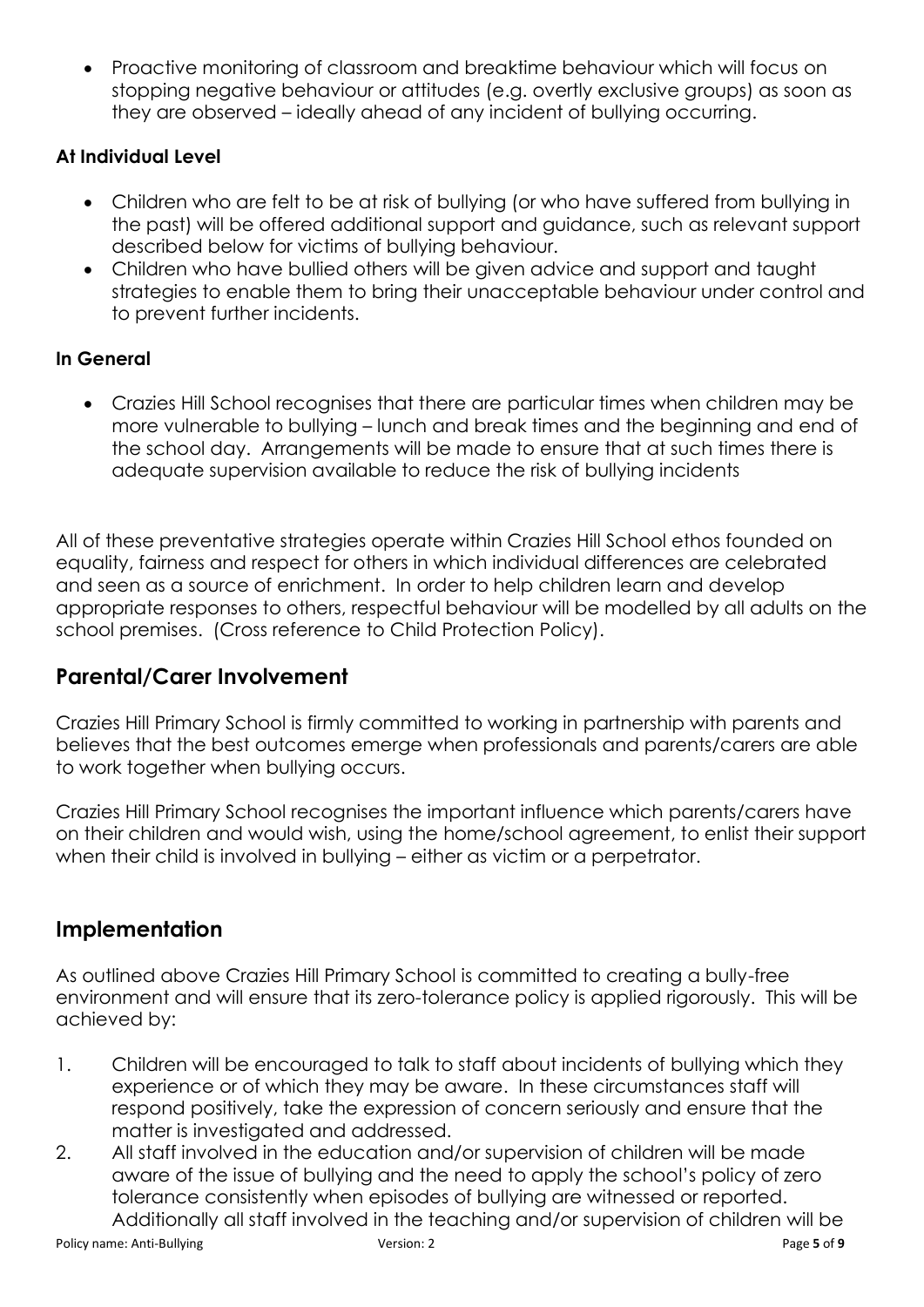appropriately trained or coached and will take responsibility for addressing incidents which fall within the school's definition of bullying.

- 3. Any parent(s) who believes that their child is the victim of bullying should share their concerns with the school at the earliest opportunity and be prepared to work with the school to keep their child safe in the future. All expressions of concern will be taken seriously and investigated thoroughly and recorded.
- 4. Similarly if parents believe their child is bullying others, this information should be shared with school so that the problem can be addressed and a plan agreed to prevent further incidents and the bullying child helped to change their behaviour.

### **Incident Management**

Crazies Hill Primary School will take firm and decisive action to deal with any incident of bullying which is witnessed by or reported to any member of staff (see Incident Management Procedures).

#### **For the Victim**

When a member of staff receives information, either directly or indirectly, that a child may have been the victim of a bullying incident, this report will be taken seriously and investigated. The details will be written down and recorded for reference during the investigation, and kept for subsequent reference if required.

Crazies Hill Primary School will offer a proactive, sympathetic and supportive response to children who are the victims of bullying. The exact nature of the response will be determined by the particular child's individual needs but may include:

- Immediate action to stop the incident and secure the child's safety
- Positive reinforcement that reporting the incident was the correct thing to do
- Reassurance that the victim is not responsible for the behaviour of the bully
- A record made of the allegation
- Strategies to prevent further incidents
- Extra supervision/ monitoring
- Creation of a support group
- Peer mediation/mentoring
- Informing/involving parents

#### **For the Bully**

Crazies Hill Primary School will adopt a supportive, pragmatic, problem-solving approach to enable bullies to behave in a more acceptable way. Crazies Hill Primary School does not believe that the use of punishment is helpful in managing this problem but is of the view that the positive use of sanctions can be important in promoting change and in demonstrating to bullies that their past behaviour is unacceptable.

Crazies Hill Primary School will respond to incidents of bullying behaviour in a proportionate way – the more serious the cause for concern, the more serious the response. When sanctions are felt to be necessary they will be applied consistently and fairly. However, rewards or positive reinforcement for children will also be used when possible, in order to promote change and bring unacceptable behaviour under control. The following options will be considered: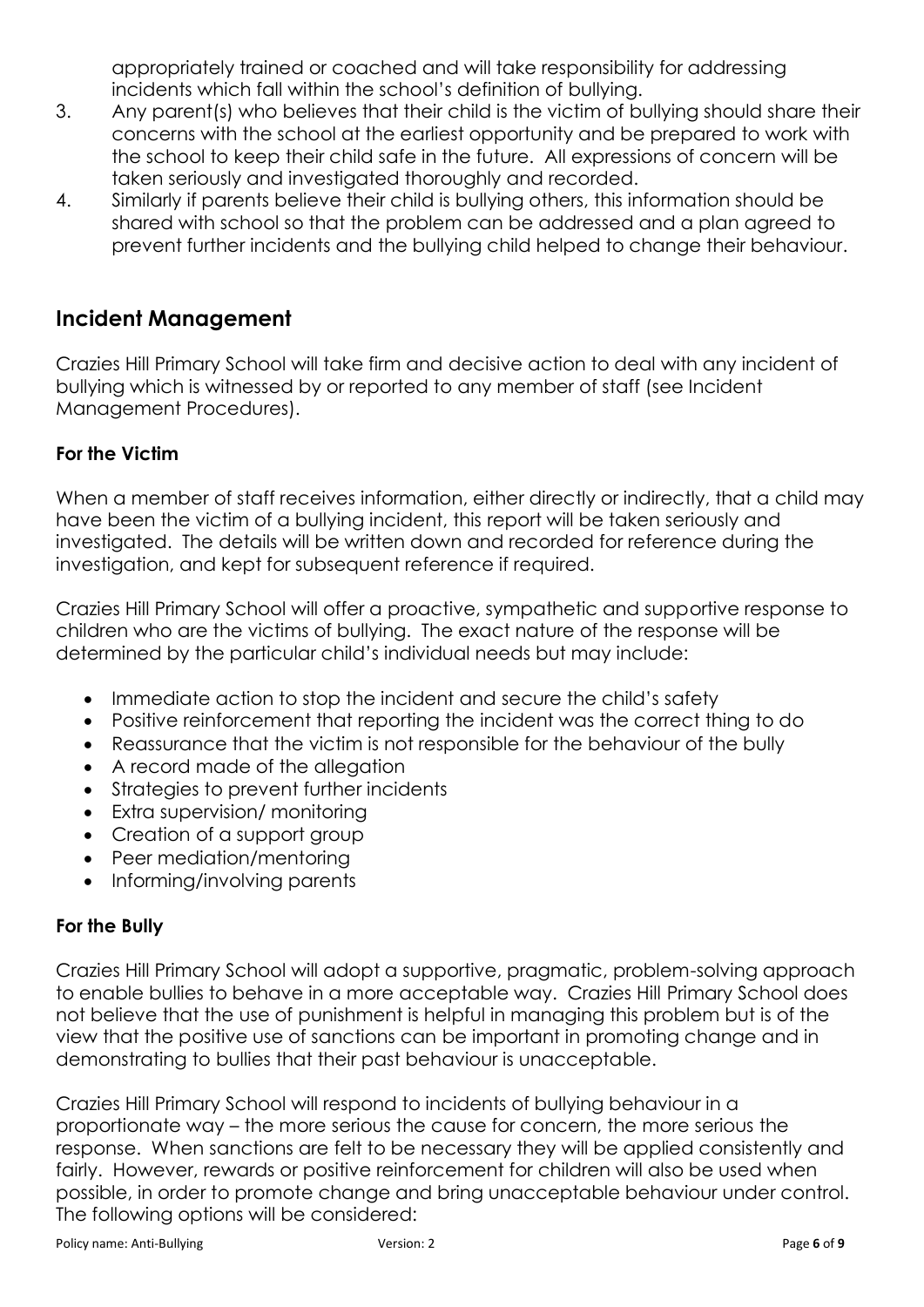- Immediate action to stop an incident of bullying in progress
- Engagement with the bully to reinforce the message that their behaviour is a breach of school rules and unacceptable
- Loss of lunchtime privileges
- Detention
- Daily report to Headteacher
- Removal from class
- Parents informed
- Rewards/positive reinforcement for children in order to promote change and bring unacceptable behaviour under control

#### **Monitoring and Evaluating**

Each incident of bullying falling within the school definition will be recorded. Any incidents with a racist, sexist or homophobic element, or any incident that might be related to restricted ability or impairment will be additionally identified.

All school staff will be aware of the procedure to correctly record all incidents, and this record will be discussed as a standard agenda item at regular meetings (including those with teaching staff or lunchtime controllers).These records are then kept secure and destroyed in line with the school's Disposal and Destruction Policy

An annual report will be made to the Governing Body indicating the extent of bullying behaviour and recorded incidents and any trends that may emerge. This information will be available for parents/carers and pupils.

Senior staff and Governors will evaluate the effectiveness of the policy and agree adjustments that may be necessary to address any ongoing concerns. Any changes will be fully communicated to staff, parents/carers and pupils.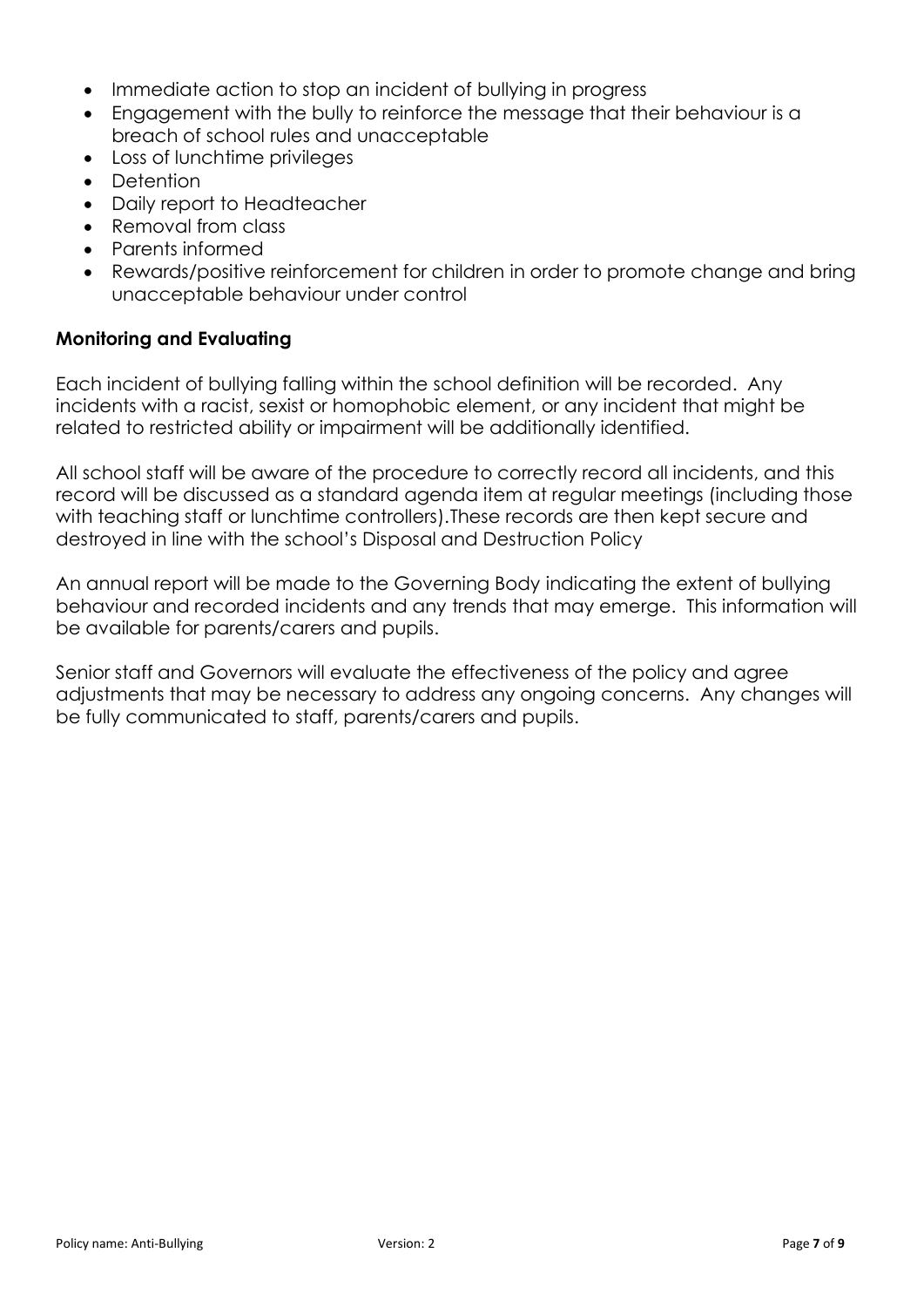## **Crazies Hill CE Primary School**

## **Anti-Bullying Policy – In Brief**

#### Introduction

Crazies Hill Primary School has an anti-bullying policy that complies with all current legislation and Department for Education advice.

• Definition

An established pattern of behaviour by one person or group **intended** or **perceived** to cause hurt, pain, suffering, humiliation or degradation to another person or group.

Including - Racism, Sexism, Disabilism, Homophobia

#### Principles

Bullying behaviour is unacceptable in any form.

All children have a right to an education free from fear, harassment or degradation.

Bullying behaviour is a problem for both the bully and victim alike.

Best outcomes follow when school can work with parents to address concerns about bullying behaviour and victimisation.

 $\bullet$  Scope

Crazies Hill Primary School is legally responsible only for incidents of bullying which occur on school premises. It is however concerned about pupils conduct and welfare outside school and will address issues that come to light from other sources.

• Prevention

Crazies Hill Primary School has a zero-tolerance attitude to bullying. All staff have a responsibility for dealing with this problem. Children will have their awareness of the issue raised at a number of levels and be informed of Schools expectations about the unacceptability of bullying and what to do if they experience or are aware of bullying by others.

Parental Involvement

Crazies Hill Primary School recognises the important part parents/carers play in supporting their children and promoting change. The school welcomes the active involvement of parents (of both victim and bully) in bringing this problem under